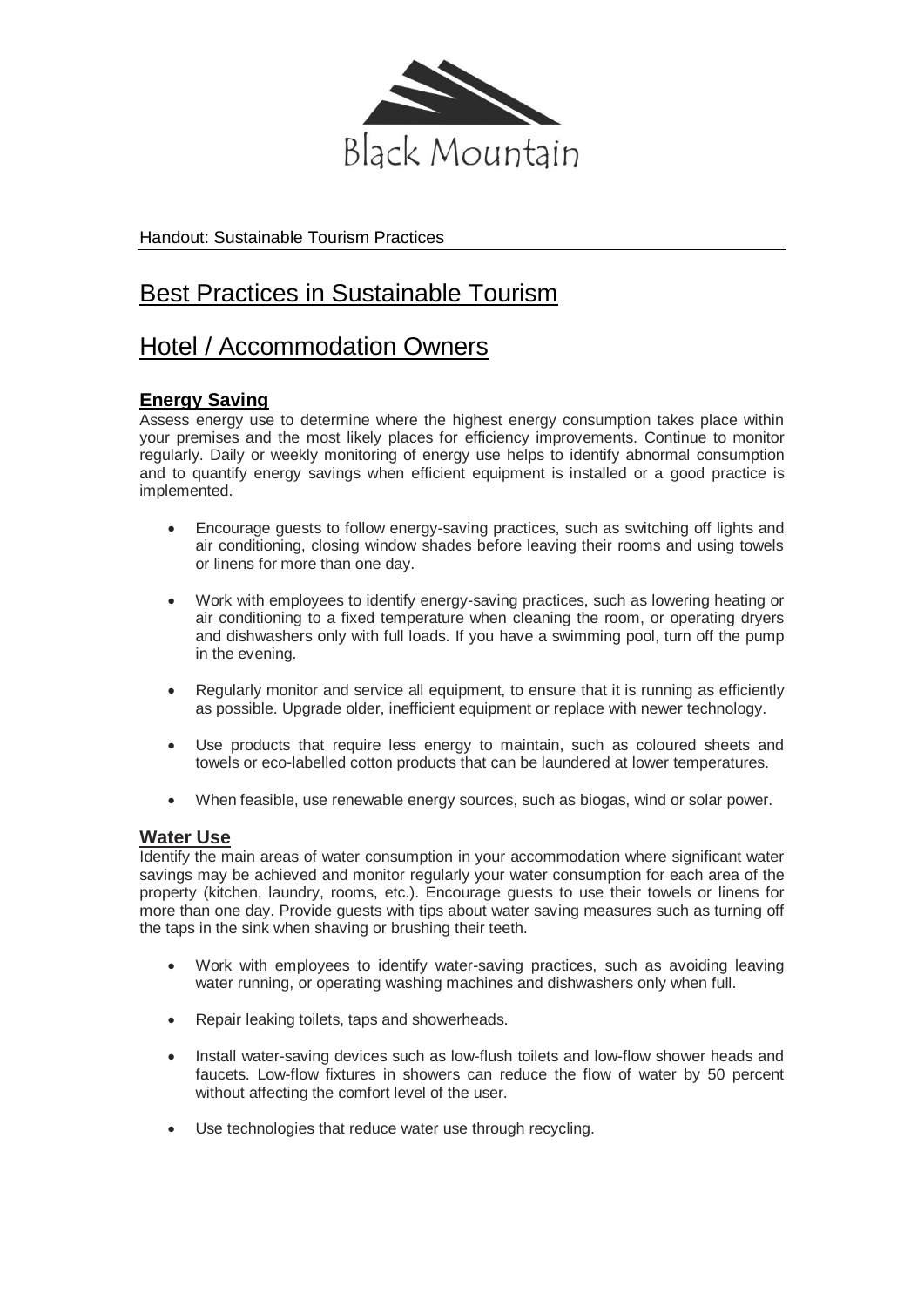

 Avoid wasteful landscaping practices, such as hosing outdoor surfaces and watering gardens during the day.

#### **Waste water**

- Minimize wastewater discharge by reducing water use.
- Collect waste oil and grease for separate processing.
- Use biodegradable detergents and cleaning agents that are compatible with the wastewater treatment technologies.
- Minimize the use of chlorine, bleaches, detergents and other chemicals that end up in wastewater
- Ensure all wastewater is properly treated before it is released into the environment.
- If no municipal system is available, work with other businesses and organizations and the local municipality to support the development of modern municipal wastewater treatment systems. Identify the best options for treatment on site. If feasible, use natural
- Waste water treatment options that use plants and natural bacteria to purify water, rather than chemicals.
- Reuse treated grey water for washing floors, flushing toilets and irrigating gardens.

## **Solid Waste**

**REDUCE**: Buy products in bulk and with less packaging, to reduce waste generation.

#### **REUSE:**

Replace disposable items with reusable ones, such as rechargeable batteries, refillable soap and shampoo containers and cloth laundry bags.

#### **RECYCLE**:

Separate waste at the source, rather than having to go through all the trash after it is collected. For example, provide containers for recyclables in guest rooms and compost bins in kitchen work areas.

Where there is a market for recyclables, recycle items such as paper, glass, metal and plastic. This is possible in Herceg Novi Municipality !!

- Compost organic wastes such as food scraps, leaves and tree cuttings.
- Provide waste bins for your guests in key areas, particularly by the river and along nature trails.
- Keep solid waste in a safe, sanitary holding place until it is picked up by the municipality or other disposal entities.
- Work with other businesses and organizations and the local municipality to support the development of efficient waste separation, collection, recycling and treatment systems.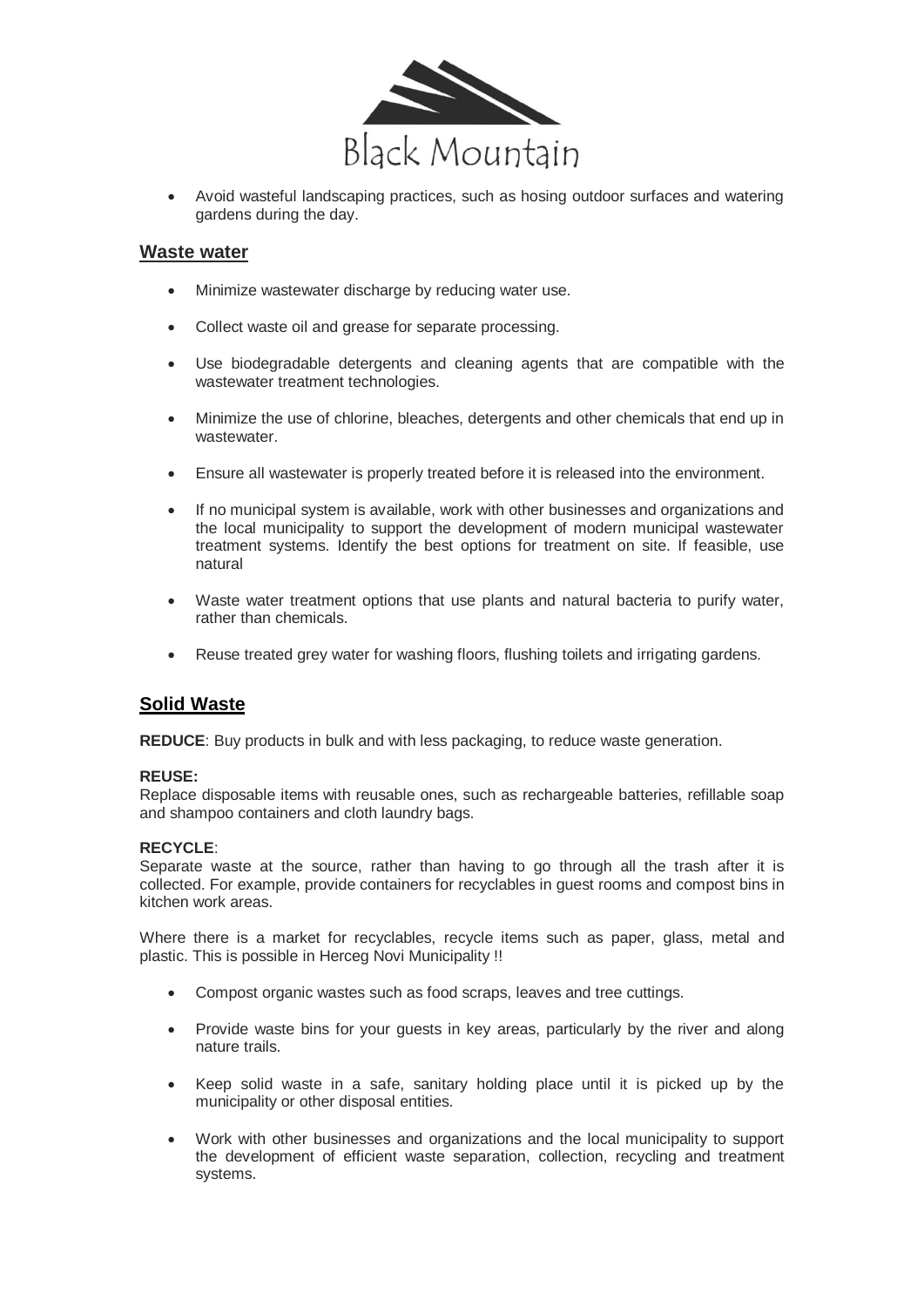

# Everyone

Partner with local or national groups to promote conservation. We recommend-

Eco-Montenegro:<http://www.ecologicalstate.com/>

Adventure Race Montenegro : [http://www.montenegroexpeditionchallenge.com](http://www.montenegroexpeditionchallenge.com/)

- Make financial contributions to local conservation efforts.
- Sponsor environmental education in surrounding communities.
- When possible, set aside land as a private reserve.
- Encourage staff to become involved in volunteer projects such as clean-ups.
- Educate guests as to how they can make a positive contribution to local biodiversity conservation efforts.

# Tour Operators / Agencies / Guides

- Partner with other businesses in your supply chain (accommodation, bus companies, guides) which follow sustainable tourism practices, good working conditions for staff, equal rights etc.
- Respect local customs and cultures, dress codes, personal privacy of local inhabitants.
- Avoid exploitation of local suppliers.
- Inform your guests about sustainable tourism practices (above)
- Follow a code of outdoor ethics when working in the natural environment. For example, Black Mountain can provide Leave No Trace courses which would help your company attain a creditation.
- Respect environmental laws and prepare an environmental impact assessment for your activities (see below for sources of information which can guide you).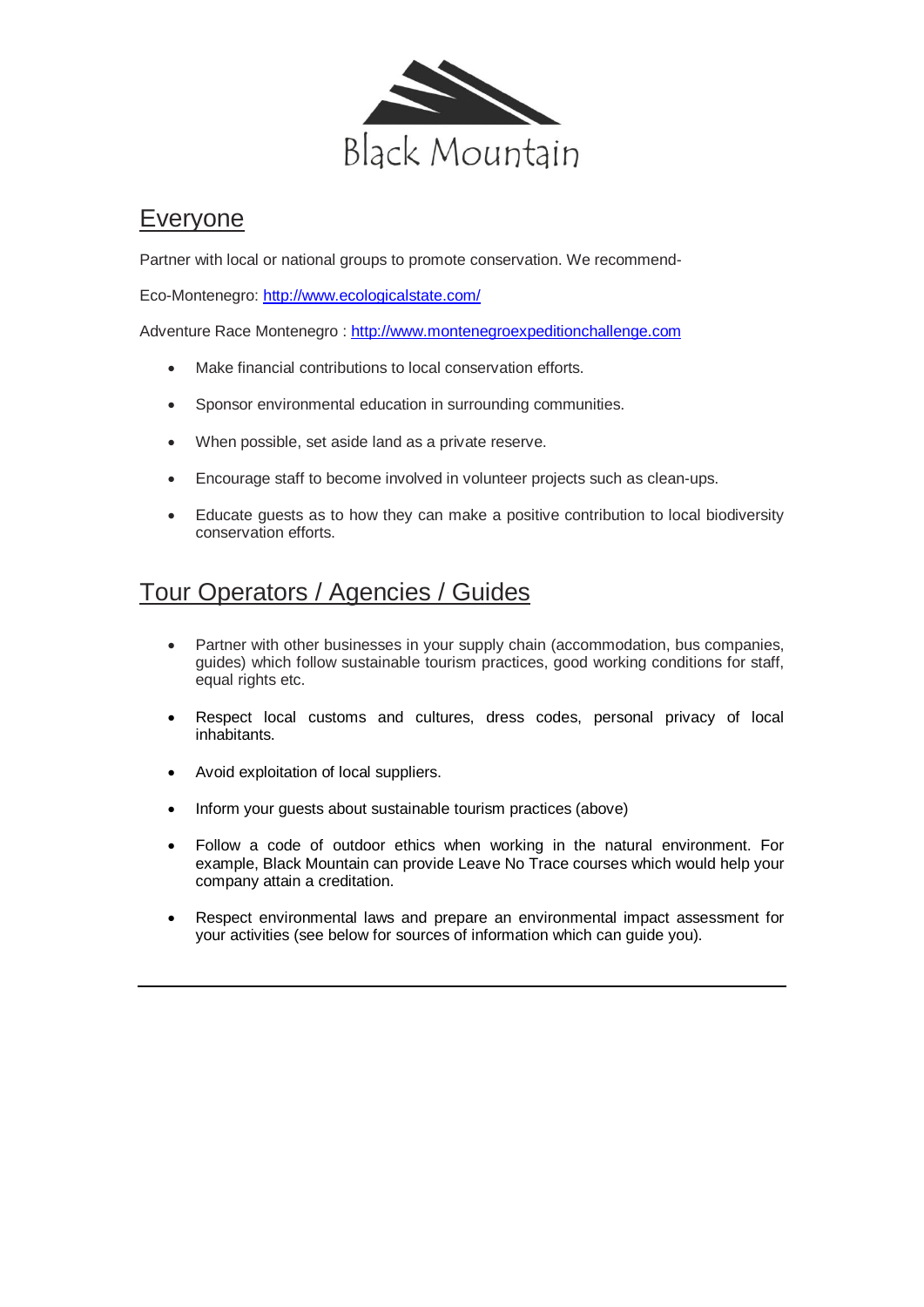

# Sustainable Tourism Links

How to find information about best practices sustainable tourism policy

[http://www.sustainabletourism.net/cs\\_destination.html](http://www.sustainabletourism.net/cs_destination.html)

<http://www.unep.fr/scp/tourism/>

<http://www.bigvolcano.com.au/ercentre/assoc.htm>

CBD Biodiversity and Tourism [www.cbd.int/tourism/guidelines.shtml](http://www.cbd.int/tourism/guidelines.shtml)

Sustainable Travel International [www.sustainabletravelinternational.org](http://www.sustainabletravelinternational.org/) 

The Responsible Tourism Partnership [www.responsibletourismpartnership.org](http://www.responsibletourismpartnership.org/) 

The International Ecotourism Society [www.ecotourism.org](http://www.ecotourism.org/) 

Tour Operators Initiative (TOI) [www.toinitiative.org](http://www.toinitiative.org/) 

UNEP-DTIE Sustainable Consumption & Production Branch - Tourism [www.unep.fr/scp/tourism/](http://www.unep.fr/scp/tourism/)

World Tourism Organization (UWTO) [www.unwto.org](http://www.unwto.org/)

# Sustainable Tourism Suggested Reading

[Ecological Tourism in Europe/UNESCO-BRESCE \(2009\): Criteria for Sustainable](https://webmailcluster.1and1.co.uk/xml/download/workshop_literature/ETE_2009_Criteria_Sustainable_Tourism.pdf)  [Tourism.](https://webmailcluster.1and1.co.uk/xml/download/workshop_literature/ETE_2009_Criteria_Sustainable_Tourism.pdf) 

[UNEP \(Ed.\)\(2005\): Forging links between protected areas and the tourism sector:](https://webmailcluster.1and1.co.uk/xml/download/workshop_literature/UNEP_2005_Forging_links.pdf)  [How tourism can benefit conservation.](https://webmailcluster.1and1.co.uk/xml/download/workshop_literature/UNEP_2005_Forging_links.pdf) 

[Christ, Costas/Hillel, Oliver/Matus, Seleni/Sweeting, Jamie \(2003\): Tourism and](http://www.unep.org/PDF/Tourism-and-biodiversity.pdf)  [Biodiversity. Mapping Tourism's Global Footprint. -](http://www.unep.org/PDF/Tourism-and-biodiversity.pdf) Conservation International. - Washington D.C.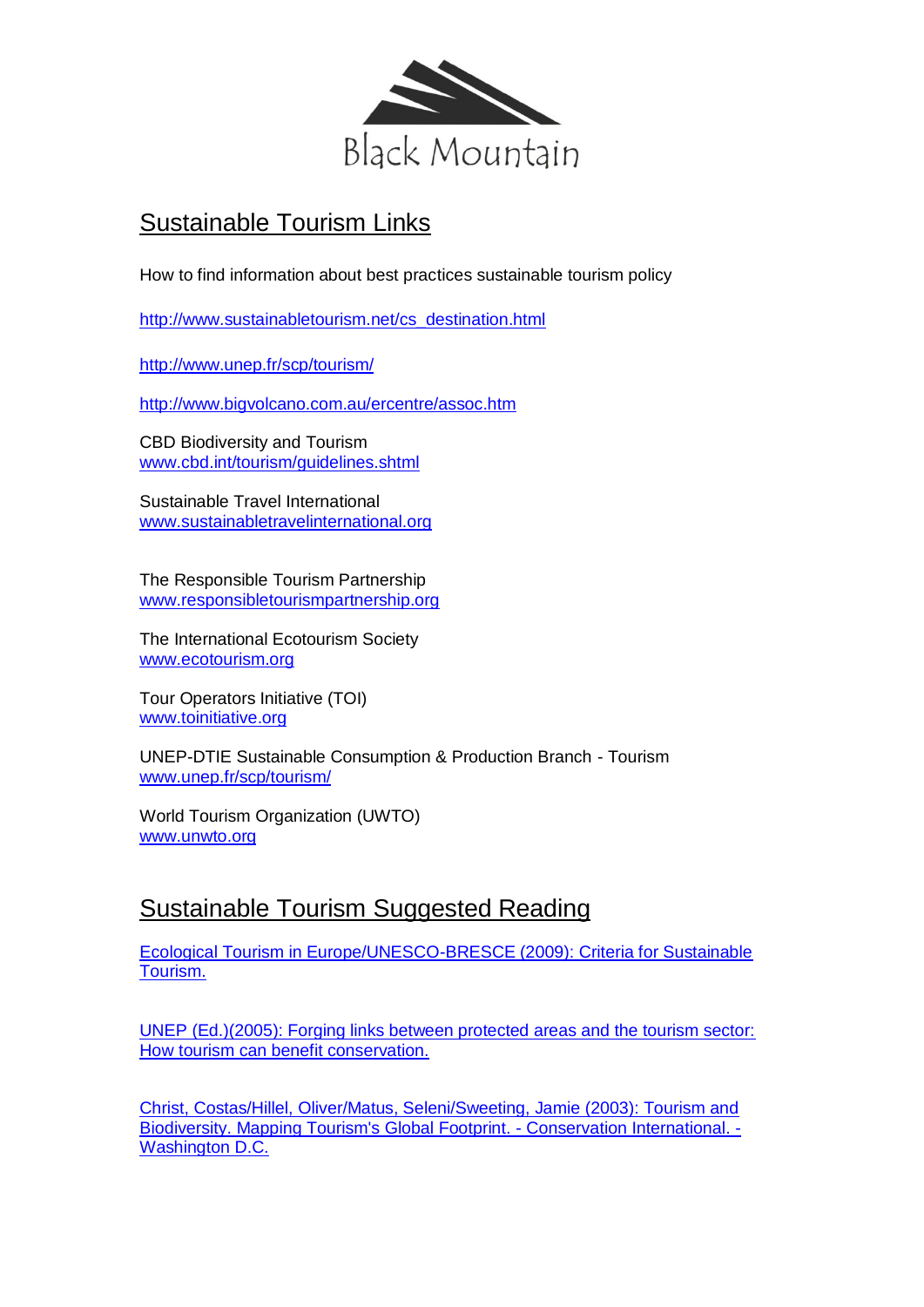

[Commission on Sustainable Development \(CSD\)\(1999\): Tourism and Sustainable](http://www.gdrc.org/uem/eco-tour/wttc.pdf)  [Development. The Global Importance of Tourism. -](http://www.gdrc.org/uem/eco-tour/wttc.pdf) Prepared by the World Travel [and Tourism Organization and International](http://www.gdrc.org/uem/eco-tour/wttc.pdf) Hotel and Restaurant Association. - [Department of Economic and Social Affairs: Commission on Sustainable](http://www.gdrc.org/uem/eco-tour/wttc.pdf)  [Development, Seventh Session, 19-30 April 1999, New York.](http://www.gdrc.org/uem/eco-tour/wttc.pdf) 

Ecological Tourism in Europe/UNESCO-BRESCE (2009): The trail planning guide. An insight into the process of planning interpretative trail.

[GSTC Partnership \(2008\): Global Sustainable Tourism Criteria.](http://www.sustainabletourismcriteria.org/images/Documents/Versions/global%20sustainable%20tourism%20criteria%20version%205.pdf) 

[UNEP/TOI \(Eds.\) \(2005\): Integrating Sustainability into Business. A management](http://www.toinitiative.org/fileadmin/docs/publications/Sustainability_in_Business_-_Management.pdf)  [guide for responsible tour operators.](http://www.toinitiative.org/fileadmin/docs/publications/Sustainability_in_Business_-_Management.pdf) 

[Center for Ecotourism and Sustainable Development \(CESD\)\(Ed.\): A Simple User's](http://www.rainforest-alliance.org/tourism/documents/users_guide.pdf)  [Guide to Certification for Sustainable Tourism and Ecotourism.](http://www.rainforest-alliance.org/tourism/documents/users_guide.pdf) 

### **Guidelines for Hotels**

[Tour Operators Initiative: A Practical Guide to Good Practice: Managing](http://www.toinitiative.org/fileadmin/docs/publications/HotelGuideEnglish.pdf)  [Environmental and Social Issues in the Accommodations Sector. -](http://www.toinitiative.org/fileadmin/docs/publications/HotelGuideEnglish.pdf) In cooperation [with the Center for Environmental Leadership in Business, Conservation International](http://www.toinitiative.org/fileadmin/docs/publications/HotelGuideEnglish.pdf)  [and the Ford Motor Company.](http://www.toinitiative.org/fileadmin/docs/publications/HotelGuideEnglish.pdf) 

## **Guidelines for Tour Operators**

[Tour Operators Initiative: Supply Chain Engagement for Tour Operators. Three Steps](http://www.toinitiative.org/fileadmin/docs/publications/SupplyChainEngagement.pdf)  towards Sustainability. - [In cooperation with the Center for Environmental Leadership](http://www.toinitiative.org/fileadmin/docs/publications/SupplyChainEngagement.pdf)  [in Business, Conservation International and the Ford Company.](http://www.toinitiative.org/fileadmin/docs/publications/SupplyChainEngagement.pdf) 

[UNEP \(2001\): Sowing the Seeds of Change: An Environmental Teaching Pack for](https://webmailcluster.1and1.co.uk/xml/download/workshop_literature/UNEP_2001_Sowing.pdf)  [the Hospitality Industry.](https://webmailcluster.1and1.co.uk/xml/download/workshop_literature/UNEP_2001_Sowing.pdf) 

[WWF \(1999\): Code of Conduct for Mediterranean Tourism. -](http://www.monachus-guardian.org/library/medpro01.pdf) Rome. [WWF \(Ed.\)](http://www.monachus-guardian.org/library/medpro01.pdf)  (2000): Tourism Certification. An analysis of Green Globe 21 and other tourism certification programs.

## **Sustainable Tourism in Durmitor National Park and Montenegro**

[Poletto, Davide: Territorial Diagnostic of the Tara River Basin Biosphere Reserve and](https://webmailcluster.1and1.co.uk/xml/download/workshop_literature/Poletto.pdf)  [the Durmitor World Heritage Site in Montenegro. -](https://webmailcluster.1and1.co.uk/xml/download/workshop_literature/Poletto.pdf) UNESCO-BRESCE, 2008.

[Hawkins, Donald E.: A Sustainable Tourism Destination Management Approach for](https://webmailcluster.1and1.co.uk/xml/download/workshop_literature/Hawkins.ppt)  [Durmitor National Park and Surrounding Local Communities. -](https://webmailcluster.1and1.co.uk/xml/download/workshop_literature/Hawkins.ppt) George Washington [University.](https://webmailcluster.1and1.co.uk/xml/download/workshop_literature/Hawkins.ppt) 

[Bennet, Oliver: Programme for the Development of Mountain Tourism in Montenegro.](https://webmailcluster.1and1.co.uk/xml/download/workshop_literature/Bennet.pdf)  - [A review written in response report by the International Institute of Tourism of](https://webmailcluster.1and1.co.uk/xml/download/workshop_literature/Bennet.pdf) [Ljubljana.](https://webmailcluster.1and1.co.uk/xml/download/workshop_literature/Bennet.pdf)